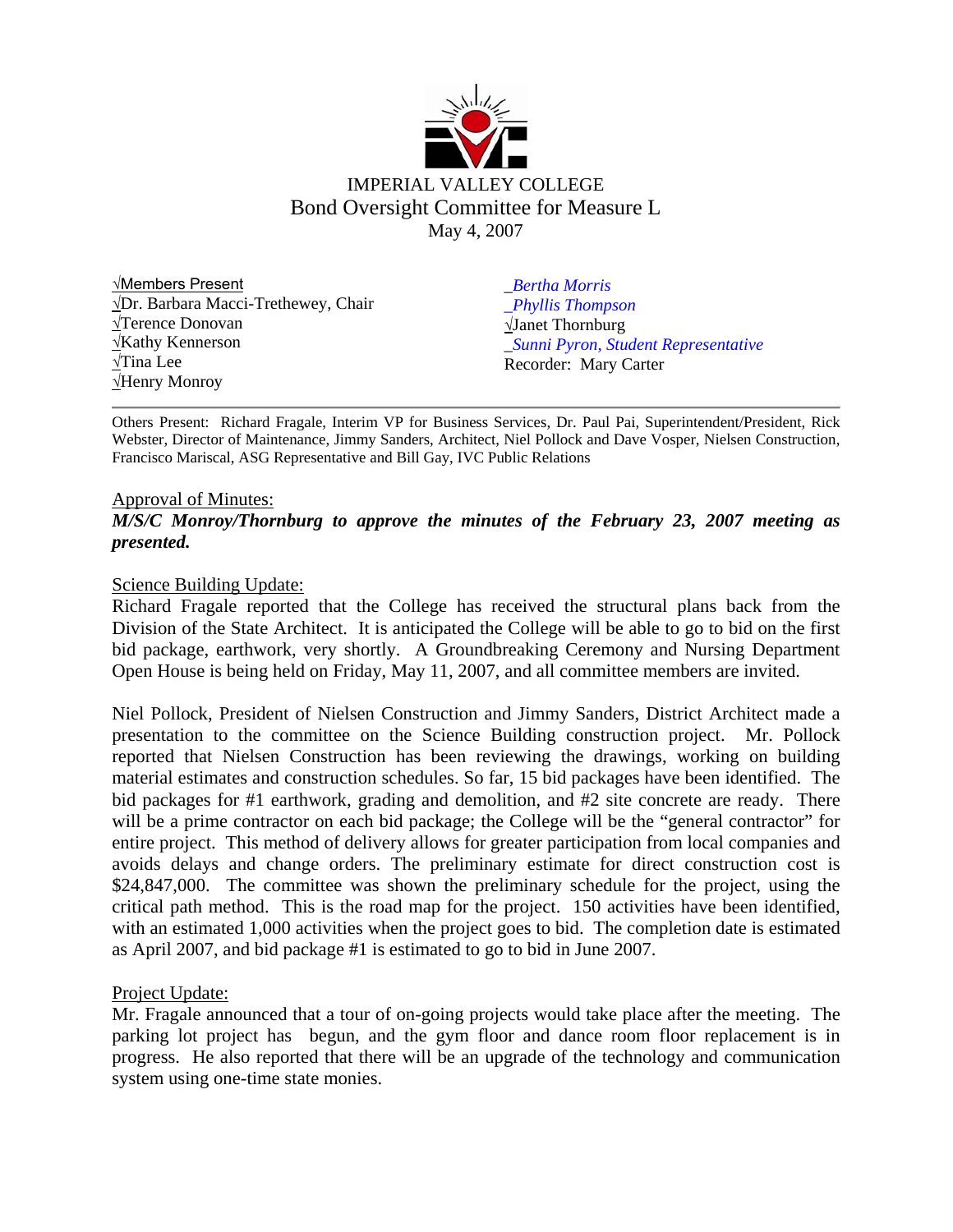#### Expenditure Report:

The committee reviewed the Bond Fund Expenditure Report as of April 30, 2007. Year-to-date expenditures are \$3,360,084.80. Cash in County Treasury, as of April 30, 2007 is 32,231,011.80.

#### **2006-07 Bond Fund Expenditures, as of 4/30/07:**

| 81001 - MODERNIZATION        | 287.143.63   |
|------------------------------|--------------|
| 82001 - SCIENCE BUILDING     | 1.952.406.49 |
| 83001 - TECHNOLOGY BUILDING  | 534.322.71   |
| 84001 - MAINTENANCE & REPAIR | 586,211.97   |
| <b>Total All Funds</b>       | 3.360.084.80 |

#### Next Meeting

The committee agreed to hold its next meeting in September, date TBA. The committee asked to be informed via e-mail if any significant events occur during the summer.

Janet Thornburg reminded the committee that both she and Tina Lee have terms that expire in November, and that they cannot be re-appointed.

Meeting adjourned at 2:45 p.m.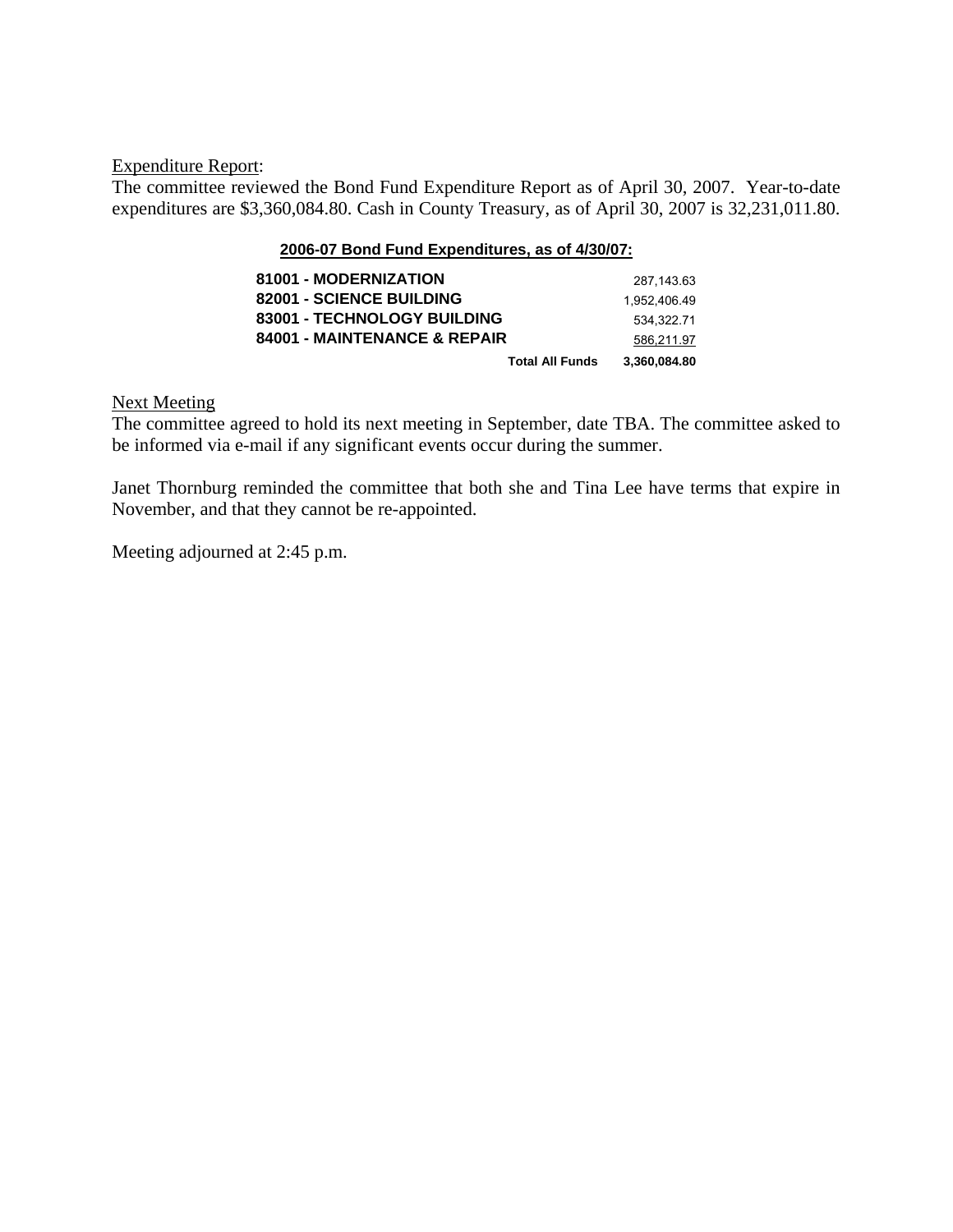| 81001 - MODERNIZATION<br>Salary 7/1/06 - 4/30/07<br><b>Building Cost</b><br>Skilled crafts salaries<br>Skilled crafts salaries<br>34,467.32<br>Benefits 7/1/06 - 4/30/07<br><b>Benefits PERS</b><br><b>Building Cost</b><br><b>Employee benefits</b><br>3,146.16<br>Benefits 7/1/06 - 4/30/07<br><b>Benefits FICA</b><br><b>Building Cost</b><br>Employee benefits<br>2,139.85<br><b>Building Cost</b><br>500.47<br>Benefits 7/1/06 - 4/30/07<br><b>Benefits Medicare</b><br><b>Employee benefits</b><br>10,996.02<br>Benefits 7/1/06 - 4/30/07<br><b>Benefits Health Insurance</b><br><b>Building Cost</b><br>Employee benefits<br>Benefits 7/1/06 - 4/30/07<br><b>Benefits UI</b><br><b>Building Cost</b><br><b>Employee benefits</b><br>17.15<br>Benefits 7/1/06 - 4/30/07<br><b>Benefits WC</b><br><b>Building Cost</b><br>Employee benefits<br>664.36<br>51,931.33<br>P6005972<br>American Express (SD Union)<br>Construction management - legal ad<br><b>Building Cost</b><br><b>Advertising Expense</b><br>508.40<br>P6005978<br><b>Advertising Expense</b><br><b>IV Press</b><br>Construction management - legal ad<br><b>Building Cost</b><br>311.85<br>820.25<br>Derma's Floor Covering<br>P6009244<br>Vinyl flooring 2100 bldg<br>Site and Site Improvement<br>3,500.00<br><b>Building Cost</b><br>P6009776<br>Derma's Floor Covering<br>Site and Site Improvement<br>Vinyl flooring 2100 bldg<br><b>Building Cost</b><br>17,000.00<br>P6009724<br>Dixieline Lumber<br>Softball field - supplies<br>Site and Site Improvement<br>108.14<br><b>Building Cost</b><br>P6009792<br><b>Ferguson Enterprises</b><br>Site and Site Improvement<br>electrical supplies<br><b>Building Cost</b><br>549.73<br>P6009796<br>Site and Site Improvement<br>15.65<br><b>Ferguson Enterprises</b><br>electrical supplies<br><b>Building Cost</b><br>P6009147<br>Auto Tech electrical upgrade<br>Site and Site Improvement<br><b>Hernandez Electric</b><br><b>Building Cost</b><br>11,891.85<br>P6009300<br>Site and Site Improvement<br>2,832.65<br><b>Hernandez Electric</b><br>electrical outage at Auto Tech<br><b>Building Cost</b><br>P6009395<br><b>Hernandez Electric</b><br>Auto Tech electrical upgrade<br><b>Building Cost</b><br>Site and Site Improvement<br>27,945.00<br>P6009775<br>Auto Tech electrical upgrade<br>Site and Site Improvement<br>34.932.00<br>Hernandez Electric<br><b>Building Cost</b><br>P6009842<br>Auto Tech electrical upgrade<br>Site and Site Improvement<br>6,643.05<br>Hernandez Electric<br><b>Building Cost</b><br>P6009302<br>Site and Site Improvement<br>Johnson Flooring<br>Wood for gym floor<br><b>Building Cost</b><br>3.000.00<br>P6009791<br>Site and Site Improvement<br>480.84<br>Rain for Rent<br>supplies<br><b>Building Cost</b><br>P6009418<br>Robbins Sport Surfaces<br>Flooring for gym<br>Site and Site Improvement<br>44,219.54<br>153,118.45<br><b>Building Cost</b><br>P6008562<br>Geotechnical investigation<br>Inspection, Testing, Permits<br>Landmark Geo-Engineers<br>Permits and Bio-assay<br>5,199.99<br>P6006623<br>Precision Engineering<br>Aerial survey<br>Permits and Bio-assay<br>Inspection, Testing, Permits<br>3,500.00<br>8,699.99<br>P6009988<br>Cannon, Merle<br>Facility planning services<br><b>Consulting Services</b><br>800.00<br>Contingency<br>P6009146<br><b>Wilkinson Hadley</b><br>2006 Bond Audit<br><b>Consulting Services</b><br>3,300.00<br>4,100.00<br>Contingency<br>P6005861<br>US Bank<br>LRB pymnt due 8/1/06<br>Debt Pymt LRB & COPs<br>24,058.23<br>Contingency<br>P6006731<br>US Bank<br>LRB admin fees 8/1/06 - 7/31/07<br>Debt Pymt LRB & COPs<br>165.00<br>Contingency<br>P6008705<br><b>US Bank</b><br>LRB pymt due 2/1/07<br>Debt Pymt LRB & COPs<br>4,836.48<br>Contingency<br>P6005863<br><b>Wells Fargo</b><br>COP Admin charge<br>Debt Pymt LRB & COPs<br>200.00<br>Contingency<br>P6005973<br>COP payment 7/1/06<br>Debt Pymt LRB & COPs<br><b>Wells Fargo</b><br>Contingency<br>33,868.19<br>P6008719<br>COP payment 2/1/07<br>Debt Pymt LRB & COPs<br>5,345.71<br><b>Wells Fargo</b><br>Contingency<br>68,473.61 | $P.O.$ # | Vendor | <b>Description</b> | <b>Org Code</b> | <b>Account</b> | <b>Amount</b>     | <b>Sub-Total</b> | <b>Total</b> |
|---------------------------------------------------------------------------------------------------------------------------------------------------------------------------------------------------------------------------------------------------------------------------------------------------------------------------------------------------------------------------------------------------------------------------------------------------------------------------------------------------------------------------------------------------------------------------------------------------------------------------------------------------------------------------------------------------------------------------------------------------------------------------------------------------------------------------------------------------------------------------------------------------------------------------------------------------------------------------------------------------------------------------------------------------------------------------------------------------------------------------------------------------------------------------------------------------------------------------------------------------------------------------------------------------------------------------------------------------------------------------------------------------------------------------------------------------------------------------------------------------------------------------------------------------------------------------------------------------------------------------------------------------------------------------------------------------------------------------------------------------------------------------------------------------------------------------------------------------------------------------------------------------------------------------------------------------------------------------------------------------------------------------------------------------------------------------------------------------------------------------------------------------------------------------------------------------------------------------------------------------------------------------------------------------------------------------------------------------------------------------------------------------------------------------------------------------------------------------------------------------------------------------------------------------------------------------------------------------------------------------------------------------------------------------------------------------------------------------------------------------------------------------------------------------------------------------------------------------------------------------------------------------------------------------------------------------------------------------------------------------------------------------------------------------------------------------------------------------------------------------------------------------------------------------------------------------------------------------------------------------------------------------------------------------------------------------------------------------------------------------------------------------------------------------------------------------------------------------------------------------------------------------------------------------------------------------------------------------------------------------------------------------------------------------------------------------------------------------------------------------------------------------------------------------------------------------------------------------------------------------------------------------------------------------------------------------------------------------------------------------------------------------------------------------------------------------------------------------------------------------------|----------|--------|--------------------|-----------------|----------------|-------------------|------------------|--------------|
|                                                                                                                                                                                                                                                                                                                                                                                                                                                                                                                                                                                                                                                                                                                                                                                                                                                                                                                                                                                                                                                                                                                                                                                                                                                                                                                                                                                                                                                                                                                                                                                                                                                                                                                                                                                                                                                                                                                                                                                                                                                                                                                                                                                                                                                                                                                                                                                                                                                                                                                                                                                                                                                                                                                                                                                                                                                                                                                                                                                                                                                                                                                                                                                                                                                                                                                                                                                                                                                                                                                                                                                                                                                                                                                                                                                                                                                                                                                                                                                                                                                                                                                                 |          |        |                    |                 |                |                   |                  |              |
|                                                                                                                                                                                                                                                                                                                                                                                                                                                                                                                                                                                                                                                                                                                                                                                                                                                                                                                                                                                                                                                                                                                                                                                                                                                                                                                                                                                                                                                                                                                                                                                                                                                                                                                                                                                                                                                                                                                                                                                                                                                                                                                                                                                                                                                                                                                                                                                                                                                                                                                                                                                                                                                                                                                                                                                                                                                                                                                                                                                                                                                                                                                                                                                                                                                                                                                                                                                                                                                                                                                                                                                                                                                                                                                                                                                                                                                                                                                                                                                                                                                                                                                                 |          |        |                    |                 |                |                   |                  |              |
|                                                                                                                                                                                                                                                                                                                                                                                                                                                                                                                                                                                                                                                                                                                                                                                                                                                                                                                                                                                                                                                                                                                                                                                                                                                                                                                                                                                                                                                                                                                                                                                                                                                                                                                                                                                                                                                                                                                                                                                                                                                                                                                                                                                                                                                                                                                                                                                                                                                                                                                                                                                                                                                                                                                                                                                                                                                                                                                                                                                                                                                                                                                                                                                                                                                                                                                                                                                                                                                                                                                                                                                                                                                                                                                                                                                                                                                                                                                                                                                                                                                                                                                                 |          |        |                    |                 |                |                   |                  |              |
|                                                                                                                                                                                                                                                                                                                                                                                                                                                                                                                                                                                                                                                                                                                                                                                                                                                                                                                                                                                                                                                                                                                                                                                                                                                                                                                                                                                                                                                                                                                                                                                                                                                                                                                                                                                                                                                                                                                                                                                                                                                                                                                                                                                                                                                                                                                                                                                                                                                                                                                                                                                                                                                                                                                                                                                                                                                                                                                                                                                                                                                                                                                                                                                                                                                                                                                                                                                                                                                                                                                                                                                                                                                                                                                                                                                                                                                                                                                                                                                                                                                                                                                                 |          |        |                    |                 |                |                   |                  |              |
|                                                                                                                                                                                                                                                                                                                                                                                                                                                                                                                                                                                                                                                                                                                                                                                                                                                                                                                                                                                                                                                                                                                                                                                                                                                                                                                                                                                                                                                                                                                                                                                                                                                                                                                                                                                                                                                                                                                                                                                                                                                                                                                                                                                                                                                                                                                                                                                                                                                                                                                                                                                                                                                                                                                                                                                                                                                                                                                                                                                                                                                                                                                                                                                                                                                                                                                                                                                                                                                                                                                                                                                                                                                                                                                                                                                                                                                                                                                                                                                                                                                                                                                                 |          |        |                    |                 |                |                   |                  |              |
|                                                                                                                                                                                                                                                                                                                                                                                                                                                                                                                                                                                                                                                                                                                                                                                                                                                                                                                                                                                                                                                                                                                                                                                                                                                                                                                                                                                                                                                                                                                                                                                                                                                                                                                                                                                                                                                                                                                                                                                                                                                                                                                                                                                                                                                                                                                                                                                                                                                                                                                                                                                                                                                                                                                                                                                                                                                                                                                                                                                                                                                                                                                                                                                                                                                                                                                                                                                                                                                                                                                                                                                                                                                                                                                                                                                                                                                                                                                                                                                                                                                                                                                                 |          |        |                    |                 |                |                   |                  |              |
|                                                                                                                                                                                                                                                                                                                                                                                                                                                                                                                                                                                                                                                                                                                                                                                                                                                                                                                                                                                                                                                                                                                                                                                                                                                                                                                                                                                                                                                                                                                                                                                                                                                                                                                                                                                                                                                                                                                                                                                                                                                                                                                                                                                                                                                                                                                                                                                                                                                                                                                                                                                                                                                                                                                                                                                                                                                                                                                                                                                                                                                                                                                                                                                                                                                                                                                                                                                                                                                                                                                                                                                                                                                                                                                                                                                                                                                                                                                                                                                                                                                                                                                                 |          |        |                    |                 |                |                   |                  |              |
|                                                                                                                                                                                                                                                                                                                                                                                                                                                                                                                                                                                                                                                                                                                                                                                                                                                                                                                                                                                                                                                                                                                                                                                                                                                                                                                                                                                                                                                                                                                                                                                                                                                                                                                                                                                                                                                                                                                                                                                                                                                                                                                                                                                                                                                                                                                                                                                                                                                                                                                                                                                                                                                                                                                                                                                                                                                                                                                                                                                                                                                                                                                                                                                                                                                                                                                                                                                                                                                                                                                                                                                                                                                                                                                                                                                                                                                                                                                                                                                                                                                                                                                                 |          |        |                    |                 |                |                   |                  |              |
|                                                                                                                                                                                                                                                                                                                                                                                                                                                                                                                                                                                                                                                                                                                                                                                                                                                                                                                                                                                                                                                                                                                                                                                                                                                                                                                                                                                                                                                                                                                                                                                                                                                                                                                                                                                                                                                                                                                                                                                                                                                                                                                                                                                                                                                                                                                                                                                                                                                                                                                                                                                                                                                                                                                                                                                                                                                                                                                                                                                                                                                                                                                                                                                                                                                                                                                                                                                                                                                                                                                                                                                                                                                                                                                                                                                                                                                                                                                                                                                                                                                                                                                                 |          |        |                    |                 |                |                   |                  |              |
|                                                                                                                                                                                                                                                                                                                                                                                                                                                                                                                                                                                                                                                                                                                                                                                                                                                                                                                                                                                                                                                                                                                                                                                                                                                                                                                                                                                                                                                                                                                                                                                                                                                                                                                                                                                                                                                                                                                                                                                                                                                                                                                                                                                                                                                                                                                                                                                                                                                                                                                                                                                                                                                                                                                                                                                                                                                                                                                                                                                                                                                                                                                                                                                                                                                                                                                                                                                                                                                                                                                                                                                                                                                                                                                                                                                                                                                                                                                                                                                                                                                                                                                                 |          |        |                    |                 |                |                   |                  |              |
|                                                                                                                                                                                                                                                                                                                                                                                                                                                                                                                                                                                                                                                                                                                                                                                                                                                                                                                                                                                                                                                                                                                                                                                                                                                                                                                                                                                                                                                                                                                                                                                                                                                                                                                                                                                                                                                                                                                                                                                                                                                                                                                                                                                                                                                                                                                                                                                                                                                                                                                                                                                                                                                                                                                                                                                                                                                                                                                                                                                                                                                                                                                                                                                                                                                                                                                                                                                                                                                                                                                                                                                                                                                                                                                                                                                                                                                                                                                                                                                                                                                                                                                                 |          |        |                    |                 |                |                   |                  |              |
|                                                                                                                                                                                                                                                                                                                                                                                                                                                                                                                                                                                                                                                                                                                                                                                                                                                                                                                                                                                                                                                                                                                                                                                                                                                                                                                                                                                                                                                                                                                                                                                                                                                                                                                                                                                                                                                                                                                                                                                                                                                                                                                                                                                                                                                                                                                                                                                                                                                                                                                                                                                                                                                                                                                                                                                                                                                                                                                                                                                                                                                                                                                                                                                                                                                                                                                                                                                                                                                                                                                                                                                                                                                                                                                                                                                                                                                                                                                                                                                                                                                                                                                                 |          |        |                    |                 |                |                   |                  |              |
|                                                                                                                                                                                                                                                                                                                                                                                                                                                                                                                                                                                                                                                                                                                                                                                                                                                                                                                                                                                                                                                                                                                                                                                                                                                                                                                                                                                                                                                                                                                                                                                                                                                                                                                                                                                                                                                                                                                                                                                                                                                                                                                                                                                                                                                                                                                                                                                                                                                                                                                                                                                                                                                                                                                                                                                                                                                                                                                                                                                                                                                                                                                                                                                                                                                                                                                                                                                                                                                                                                                                                                                                                                                                                                                                                                                                                                                                                                                                                                                                                                                                                                                                 |          |        |                    |                 |                |                   |                  |              |
|                                                                                                                                                                                                                                                                                                                                                                                                                                                                                                                                                                                                                                                                                                                                                                                                                                                                                                                                                                                                                                                                                                                                                                                                                                                                                                                                                                                                                                                                                                                                                                                                                                                                                                                                                                                                                                                                                                                                                                                                                                                                                                                                                                                                                                                                                                                                                                                                                                                                                                                                                                                                                                                                                                                                                                                                                                                                                                                                                                                                                                                                                                                                                                                                                                                                                                                                                                                                                                                                                                                                                                                                                                                                                                                                                                                                                                                                                                                                                                                                                                                                                                                                 |          |        |                    |                 |                |                   |                  |              |
|                                                                                                                                                                                                                                                                                                                                                                                                                                                                                                                                                                                                                                                                                                                                                                                                                                                                                                                                                                                                                                                                                                                                                                                                                                                                                                                                                                                                                                                                                                                                                                                                                                                                                                                                                                                                                                                                                                                                                                                                                                                                                                                                                                                                                                                                                                                                                                                                                                                                                                                                                                                                                                                                                                                                                                                                                                                                                                                                                                                                                                                                                                                                                                                                                                                                                                                                                                                                                                                                                                                                                                                                                                                                                                                                                                                                                                                                                                                                                                                                                                                                                                                                 |          |        |                    |                 |                |                   |                  |              |
|                                                                                                                                                                                                                                                                                                                                                                                                                                                                                                                                                                                                                                                                                                                                                                                                                                                                                                                                                                                                                                                                                                                                                                                                                                                                                                                                                                                                                                                                                                                                                                                                                                                                                                                                                                                                                                                                                                                                                                                                                                                                                                                                                                                                                                                                                                                                                                                                                                                                                                                                                                                                                                                                                                                                                                                                                                                                                                                                                                                                                                                                                                                                                                                                                                                                                                                                                                                                                                                                                                                                                                                                                                                                                                                                                                                                                                                                                                                                                                                                                                                                                                                                 |          |        |                    |                 |                |                   |                  |              |
|                                                                                                                                                                                                                                                                                                                                                                                                                                                                                                                                                                                                                                                                                                                                                                                                                                                                                                                                                                                                                                                                                                                                                                                                                                                                                                                                                                                                                                                                                                                                                                                                                                                                                                                                                                                                                                                                                                                                                                                                                                                                                                                                                                                                                                                                                                                                                                                                                                                                                                                                                                                                                                                                                                                                                                                                                                                                                                                                                                                                                                                                                                                                                                                                                                                                                                                                                                                                                                                                                                                                                                                                                                                                                                                                                                                                                                                                                                                                                                                                                                                                                                                                 |          |        |                    |                 |                |                   |                  |              |
|                                                                                                                                                                                                                                                                                                                                                                                                                                                                                                                                                                                                                                                                                                                                                                                                                                                                                                                                                                                                                                                                                                                                                                                                                                                                                                                                                                                                                                                                                                                                                                                                                                                                                                                                                                                                                                                                                                                                                                                                                                                                                                                                                                                                                                                                                                                                                                                                                                                                                                                                                                                                                                                                                                                                                                                                                                                                                                                                                                                                                                                                                                                                                                                                                                                                                                                                                                                                                                                                                                                                                                                                                                                                                                                                                                                                                                                                                                                                                                                                                                                                                                                                 |          |        |                    |                 |                |                   |                  |              |
|                                                                                                                                                                                                                                                                                                                                                                                                                                                                                                                                                                                                                                                                                                                                                                                                                                                                                                                                                                                                                                                                                                                                                                                                                                                                                                                                                                                                                                                                                                                                                                                                                                                                                                                                                                                                                                                                                                                                                                                                                                                                                                                                                                                                                                                                                                                                                                                                                                                                                                                                                                                                                                                                                                                                                                                                                                                                                                                                                                                                                                                                                                                                                                                                                                                                                                                                                                                                                                                                                                                                                                                                                                                                                                                                                                                                                                                                                                                                                                                                                                                                                                                                 |          |        |                    |                 |                |                   |                  |              |
|                                                                                                                                                                                                                                                                                                                                                                                                                                                                                                                                                                                                                                                                                                                                                                                                                                                                                                                                                                                                                                                                                                                                                                                                                                                                                                                                                                                                                                                                                                                                                                                                                                                                                                                                                                                                                                                                                                                                                                                                                                                                                                                                                                                                                                                                                                                                                                                                                                                                                                                                                                                                                                                                                                                                                                                                                                                                                                                                                                                                                                                                                                                                                                                                                                                                                                                                                                                                                                                                                                                                                                                                                                                                                                                                                                                                                                                                                                                                                                                                                                                                                                                                 |          |        |                    |                 |                |                   |                  |              |
|                                                                                                                                                                                                                                                                                                                                                                                                                                                                                                                                                                                                                                                                                                                                                                                                                                                                                                                                                                                                                                                                                                                                                                                                                                                                                                                                                                                                                                                                                                                                                                                                                                                                                                                                                                                                                                                                                                                                                                                                                                                                                                                                                                                                                                                                                                                                                                                                                                                                                                                                                                                                                                                                                                                                                                                                                                                                                                                                                                                                                                                                                                                                                                                                                                                                                                                                                                                                                                                                                                                                                                                                                                                                                                                                                                                                                                                                                                                                                                                                                                                                                                                                 |          |        |                    |                 |                |                   |                  |              |
|                                                                                                                                                                                                                                                                                                                                                                                                                                                                                                                                                                                                                                                                                                                                                                                                                                                                                                                                                                                                                                                                                                                                                                                                                                                                                                                                                                                                                                                                                                                                                                                                                                                                                                                                                                                                                                                                                                                                                                                                                                                                                                                                                                                                                                                                                                                                                                                                                                                                                                                                                                                                                                                                                                                                                                                                                                                                                                                                                                                                                                                                                                                                                                                                                                                                                                                                                                                                                                                                                                                                                                                                                                                                                                                                                                                                                                                                                                                                                                                                                                                                                                                                 |          |        |                    |                 |                |                   |                  |              |
|                                                                                                                                                                                                                                                                                                                                                                                                                                                                                                                                                                                                                                                                                                                                                                                                                                                                                                                                                                                                                                                                                                                                                                                                                                                                                                                                                                                                                                                                                                                                                                                                                                                                                                                                                                                                                                                                                                                                                                                                                                                                                                                                                                                                                                                                                                                                                                                                                                                                                                                                                                                                                                                                                                                                                                                                                                                                                                                                                                                                                                                                                                                                                                                                                                                                                                                                                                                                                                                                                                                                                                                                                                                                                                                                                                                                                                                                                                                                                                                                                                                                                                                                 |          |        |                    |                 |                |                   |                  |              |
|                                                                                                                                                                                                                                                                                                                                                                                                                                                                                                                                                                                                                                                                                                                                                                                                                                                                                                                                                                                                                                                                                                                                                                                                                                                                                                                                                                                                                                                                                                                                                                                                                                                                                                                                                                                                                                                                                                                                                                                                                                                                                                                                                                                                                                                                                                                                                                                                                                                                                                                                                                                                                                                                                                                                                                                                                                                                                                                                                                                                                                                                                                                                                                                                                                                                                                                                                                                                                                                                                                                                                                                                                                                                                                                                                                                                                                                                                                                                                                                                                                                                                                                                 |          |        |                    |                 |                |                   |                  |              |
|                                                                                                                                                                                                                                                                                                                                                                                                                                                                                                                                                                                                                                                                                                                                                                                                                                                                                                                                                                                                                                                                                                                                                                                                                                                                                                                                                                                                                                                                                                                                                                                                                                                                                                                                                                                                                                                                                                                                                                                                                                                                                                                                                                                                                                                                                                                                                                                                                                                                                                                                                                                                                                                                                                                                                                                                                                                                                                                                                                                                                                                                                                                                                                                                                                                                                                                                                                                                                                                                                                                                                                                                                                                                                                                                                                                                                                                                                                                                                                                                                                                                                                                                 |          |        |                    |                 |                |                   |                  |              |
|                                                                                                                                                                                                                                                                                                                                                                                                                                                                                                                                                                                                                                                                                                                                                                                                                                                                                                                                                                                                                                                                                                                                                                                                                                                                                                                                                                                                                                                                                                                                                                                                                                                                                                                                                                                                                                                                                                                                                                                                                                                                                                                                                                                                                                                                                                                                                                                                                                                                                                                                                                                                                                                                                                                                                                                                                                                                                                                                                                                                                                                                                                                                                                                                                                                                                                                                                                                                                                                                                                                                                                                                                                                                                                                                                                                                                                                                                                                                                                                                                                                                                                                                 |          |        |                    |                 |                |                   |                  |              |
|                                                                                                                                                                                                                                                                                                                                                                                                                                                                                                                                                                                                                                                                                                                                                                                                                                                                                                                                                                                                                                                                                                                                                                                                                                                                                                                                                                                                                                                                                                                                                                                                                                                                                                                                                                                                                                                                                                                                                                                                                                                                                                                                                                                                                                                                                                                                                                                                                                                                                                                                                                                                                                                                                                                                                                                                                                                                                                                                                                                                                                                                                                                                                                                                                                                                                                                                                                                                                                                                                                                                                                                                                                                                                                                                                                                                                                                                                                                                                                                                                                                                                                                                 |          |        |                    |                 |                |                   |                  |              |
|                                                                                                                                                                                                                                                                                                                                                                                                                                                                                                                                                                                                                                                                                                                                                                                                                                                                                                                                                                                                                                                                                                                                                                                                                                                                                                                                                                                                                                                                                                                                                                                                                                                                                                                                                                                                                                                                                                                                                                                                                                                                                                                                                                                                                                                                                                                                                                                                                                                                                                                                                                                                                                                                                                                                                                                                                                                                                                                                                                                                                                                                                                                                                                                                                                                                                                                                                                                                                                                                                                                                                                                                                                                                                                                                                                                                                                                                                                                                                                                                                                                                                                                                 |          |        |                    |                 |                |                   |                  |              |
|                                                                                                                                                                                                                                                                                                                                                                                                                                                                                                                                                                                                                                                                                                                                                                                                                                                                                                                                                                                                                                                                                                                                                                                                                                                                                                                                                                                                                                                                                                                                                                                                                                                                                                                                                                                                                                                                                                                                                                                                                                                                                                                                                                                                                                                                                                                                                                                                                                                                                                                                                                                                                                                                                                                                                                                                                                                                                                                                                                                                                                                                                                                                                                                                                                                                                                                                                                                                                                                                                                                                                                                                                                                                                                                                                                                                                                                                                                                                                                                                                                                                                                                                 |          |        |                    |                 |                |                   |                  |              |
|                                                                                                                                                                                                                                                                                                                                                                                                                                                                                                                                                                                                                                                                                                                                                                                                                                                                                                                                                                                                                                                                                                                                                                                                                                                                                                                                                                                                                                                                                                                                                                                                                                                                                                                                                                                                                                                                                                                                                                                                                                                                                                                                                                                                                                                                                                                                                                                                                                                                                                                                                                                                                                                                                                                                                                                                                                                                                                                                                                                                                                                                                                                                                                                                                                                                                                                                                                                                                                                                                                                                                                                                                                                                                                                                                                                                                                                                                                                                                                                                                                                                                                                                 |          |        |                    |                 |                |                   |                  |              |
|                                                                                                                                                                                                                                                                                                                                                                                                                                                                                                                                                                                                                                                                                                                                                                                                                                                                                                                                                                                                                                                                                                                                                                                                                                                                                                                                                                                                                                                                                                                                                                                                                                                                                                                                                                                                                                                                                                                                                                                                                                                                                                                                                                                                                                                                                                                                                                                                                                                                                                                                                                                                                                                                                                                                                                                                                                                                                                                                                                                                                                                                                                                                                                                                                                                                                                                                                                                                                                                                                                                                                                                                                                                                                                                                                                                                                                                                                                                                                                                                                                                                                                                                 |          |        |                    |                 |                |                   |                  |              |
|                                                                                                                                                                                                                                                                                                                                                                                                                                                                                                                                                                                                                                                                                                                                                                                                                                                                                                                                                                                                                                                                                                                                                                                                                                                                                                                                                                                                                                                                                                                                                                                                                                                                                                                                                                                                                                                                                                                                                                                                                                                                                                                                                                                                                                                                                                                                                                                                                                                                                                                                                                                                                                                                                                                                                                                                                                                                                                                                                                                                                                                                                                                                                                                                                                                                                                                                                                                                                                                                                                                                                                                                                                                                                                                                                                                                                                                                                                                                                                                                                                                                                                                                 |          |        |                    |                 |                |                   |                  |              |
|                                                                                                                                                                                                                                                                                                                                                                                                                                                                                                                                                                                                                                                                                                                                                                                                                                                                                                                                                                                                                                                                                                                                                                                                                                                                                                                                                                                                                                                                                                                                                                                                                                                                                                                                                                                                                                                                                                                                                                                                                                                                                                                                                                                                                                                                                                                                                                                                                                                                                                                                                                                                                                                                                                                                                                                                                                                                                                                                                                                                                                                                                                                                                                                                                                                                                                                                                                                                                                                                                                                                                                                                                                                                                                                                                                                                                                                                                                                                                                                                                                                                                                                                 |          |        |                    |                 |                |                   |                  |              |
|                                                                                                                                                                                                                                                                                                                                                                                                                                                                                                                                                                                                                                                                                                                                                                                                                                                                                                                                                                                                                                                                                                                                                                                                                                                                                                                                                                                                                                                                                                                                                                                                                                                                                                                                                                                                                                                                                                                                                                                                                                                                                                                                                                                                                                                                                                                                                                                                                                                                                                                                                                                                                                                                                                                                                                                                                                                                                                                                                                                                                                                                                                                                                                                                                                                                                                                                                                                                                                                                                                                                                                                                                                                                                                                                                                                                                                                                                                                                                                                                                                                                                                                                 |          |        |                    |                 |                |                   |                  |              |
|                                                                                                                                                                                                                                                                                                                                                                                                                                                                                                                                                                                                                                                                                                                                                                                                                                                                                                                                                                                                                                                                                                                                                                                                                                                                                                                                                                                                                                                                                                                                                                                                                                                                                                                                                                                                                                                                                                                                                                                                                                                                                                                                                                                                                                                                                                                                                                                                                                                                                                                                                                                                                                                                                                                                                                                                                                                                                                                                                                                                                                                                                                                                                                                                                                                                                                                                                                                                                                                                                                                                                                                                                                                                                                                                                                                                                                                                                                                                                                                                                                                                                                                                 |          |        |                    |                 |                |                   |                  |              |
|                                                                                                                                                                                                                                                                                                                                                                                                                                                                                                                                                                                                                                                                                                                                                                                                                                                                                                                                                                                                                                                                                                                                                                                                                                                                                                                                                                                                                                                                                                                                                                                                                                                                                                                                                                                                                                                                                                                                                                                                                                                                                                                                                                                                                                                                                                                                                                                                                                                                                                                                                                                                                                                                                                                                                                                                                                                                                                                                                                                                                                                                                                                                                                                                                                                                                                                                                                                                                                                                                                                                                                                                                                                                                                                                                                                                                                                                                                                                                                                                                                                                                                                                 |          |        |                    |                 |                | <b>Fund Total</b> |                  | 287,143.63   |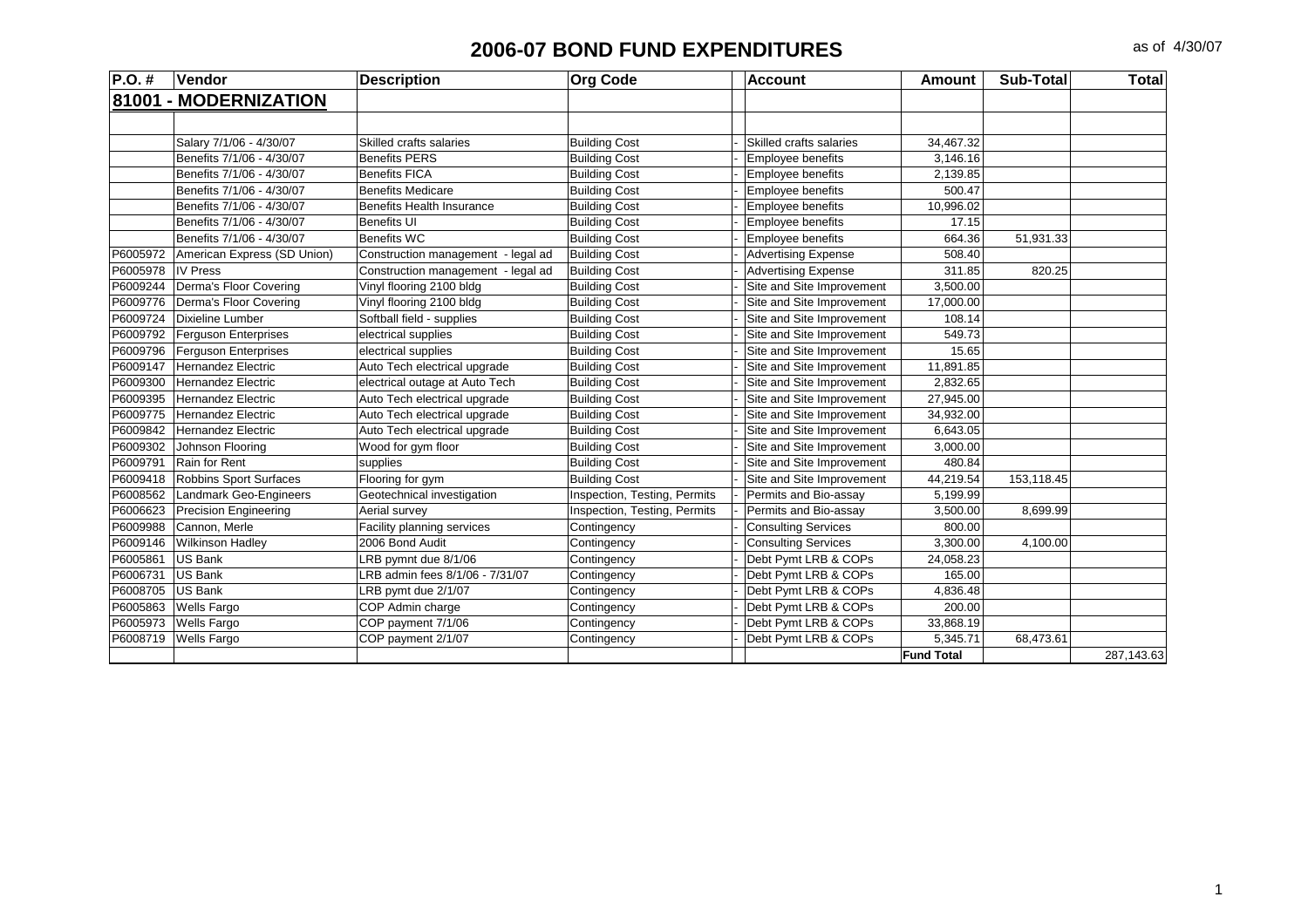| <b>P.O.#</b> | Vendor                          | <b>Description</b>                                 | <b>Org Code</b>              | <b>Account</b>             | <b>Amount</b> | <b>Sub-Total</b> | Total |
|--------------|---------------------------------|----------------------------------------------------|------------------------------|----------------------------|---------------|------------------|-------|
|              | 82001 - SCIENCE BUILDING        |                                                    |                              |                            |               |                  |       |
| P6010168     | Sanders, Inc.                   | Architectural fee                                  | <b>Architect Fees</b>        | <b>Consulting Services</b> | 853,337.92    | 853,337.92       |       |
| P6008445     | Division of the State Architect | Plan check fee - Science Bldg                      | Inspection, Testing, Permits | Permits and Bio-assay      | 121,600.00    |                  |       |
| P6008562     | Landmark Geo-Engineers          | Geotechnical investigation                         | Inspection, Testing, Permits | Permits and Bio-assay      | 5,200.00      |                  |       |
| P6006623     | <b>Precision Engineering</b>    | Aerial survey                                      | Inspection, Testing, Permits | Permits and Bio-assay      | 3,500.00      | 130,300.00       |       |
| P6006000     | Mobile Modular                  | Teachers Portable lease July                       | Contingency                  | Facility/Equip Rental      | 374.43        |                  |       |
| P6006404     | Mobile Modular                  | Teachers Portable lease August                     | Contingency                  | Facility/Equip Rental      | 374.43        |                  |       |
| P6006809     | <b>Mobile Modular</b>           | Teachers Portable lease Sept                       | Contingency                  | Facility/Equip Rental      | 374.43        |                  |       |
| P6007302     | Mobile Modular                  | Teachers Portable lease Oct                        | Contingency                  | Facility/Equip Rental      | 374.43        |                  |       |
| P6007900     | <b>Mobile Modular</b>           | Teachers Portable lease Oct                        | Contingency                  | Facility/Equip Rental      | 374.43        |                  |       |
| P6008406     | Mobile Modular                  | Teachers Portable lease Dec                        | Contingency                  | Facility/Equip Rental      | 374.43        |                  |       |
| P6008638     | Mobile Modular                  | Teachers Portable lease Jan                        | Contingency                  | Facility/Equip Rental      | 374.43        |                  |       |
| P6009560     | Mobile Modular                  | Teachers Portable lease Feb                        | Contingency                  | Facility/Equip Rental      | 374.43        |                  |       |
| P6010138     | Mobile Modular                  | <b>Teachers Portable lease</b>                     | Contingency                  | Facility/Equip Rental      | 374.43        |                  |       |
| P6010682     | Mobile Modular                  | <b>Teachers Portable lease</b>                     | Contingency                  | Facility/Equip Rental      | 374.43        |                  |       |
| P6008821     | Mad Graphix                     | Sign for Science Bldg                              | Contingency                  | Facility/Equip Rental      | 1,000.00      |                  |       |
| P6006149     | Mobile Modular                  | Classroom Portable Lease July                      | Contingency                  | Facility/Equip Rental      | 2,737.77      |                  |       |
| P6006506     | Mobile Modular                  | Classroom Portable Lease August                    | Contingency                  | Facility/Equip Rental      | 2,737.77      |                  |       |
| P6006926     | Mobile Modular                  | Classroom Portable Lease Sept.                     | Contingency                  | Facility/Equip Rental      | 2,737.77      |                  |       |
| P6007474     | <b>Mobile Modular</b>           | Classroom Portable Lease Oct                       | Contingency                  | Facility/Equip Rental      | 2,737.77      |                  |       |
| P6008167     | <b>Mobile Modular</b>           | Classroom Portable Lease Nov                       | Contingency                  | Facility/Equip Rental      | 2,737.77      |                  |       |
| P6008639     | <b>Mobile Modular</b>           | Classroom Portable Lease Dec                       | Contingency                  | Facility/Equip Rental      | 2,737.77      |                  |       |
| P6008960     | Mobile Modular                  | Classroom Portable Lease Jan                       | Contingency                  | Facility/Equip Rental      | 2,737.77      |                  |       |
| P6009561     | Mobile Modular                  | Classroom Portable Lease Feb                       | Contingency                  | Facility/Equip Rental      | 2,737.77      |                  |       |
| P6010214     | Mobile Modular                  | Classroom Portable Lease                           | Contingency                  | Facility/Equip Rental      | 2,737.77      |                  |       |
| P6010686     | Mobile Modular                  | Classroom Portable Lease                           | Contingency                  | Facility/Equip Rental      | 2,737.77      | 32,122.00        |       |
| P6007410     | <b>All Valley Fence</b>         | Building relocation - fence                        | Contingency                  | Site and Site Improvement  | 1,400.00      |                  |       |
| P6006728     | AM Desert Storm Concrete        | Building relocation - sidewalks                    | Contingency                  | Site and Site Improvement  | 8,460.00      |                  |       |
| P6007183     | Avaya                           | Building relocation - phone                        | Contingency                  | Site and Site Improvement  | 440.00        |                  |       |
| P6007481     | Avaya                           | Repair two data lines Assessment Cente Contingency |                              | Site and Site Improvement  | 440.00        |                  |       |
| P6006625     | <b>BLT Companies</b>            | Building relocation - hoist                        | Contingency                  | Site and Site Improvement  | 5,555.50      |                  |       |
| P6007147     | <b>Clairemont Equipment</b>     | Building relocation - compressor                   | Contingency                  | Site and Site Improvement  | 69.19         |                  |       |
| P6006747     | <b>Dixieline</b>                | Building relocation - cartage                      | Contingency                  | Site and Site Improvement  | 3,480.14      |                  |       |
| P6007148     | <b>Dixieline</b>                | Building relocation - supplies                     | Contingency                  | Site and Site Improvement  | 388.88        |                  |       |
| P6007565     | Dixieline                       | Building relocation - supplies                     | Contingency                  | Site and Site Improvement  | 173.09        |                  |       |
| P6008484     | <b>Dixieline</b>                | Assessment center supplies                         | Contingency                  | Site and Site Improvement  | 22.57         |                  |       |
| P6006727     | <b>Early Detection Security</b> | Building relocation - reinstall alarm              | Contingency                  | Site and Site Improvement  | 260.00        |                  |       |
| P6008673     | <b>Early Detection Security</b> | Re-install alarm system Assessment                 | Contingency                  | Site and Site Improvement  | 650.00        |                  |       |
| P6006565     | <b>Five Star Electrical</b>     | Building relocation - electrical                   | Contingency                  | Site and Site Improvement  | 124,500.00    |                  |       |
| P6006597     | <b>Five Star Electrical</b>     | Building relocation - electrical panel             | Contingency                  | Site and Site Improvement  | 2,025.00      |                  |       |
| P6007149     | <b>Frazee Paint</b>             | Building relocation - supplies                     | Contingency                  | Site and Site Improvement  | 903.17        |                  |       |
| P6007553     | <b>Frazee Paint</b>             | supplies                                           | Contingency                  | Site and Site Improvement  | 1,414.76      |                  |       |
| P6006598     | Imperial Foam System            | Building relocation - seal roofs                   | Contingency                  | Site and Site Improvement  | 2,900.00      |                  |       |
| P6006122     | Intra Link Communications       | Building relocation - cabling                      | Contingency                  | Site and Site Improvement  | 7,897.67      |                  |       |
| P6008448     | Intra Link Communications       | data connections assessment center                 | Contingency                  | Site and Site Improvement  | 6,430.00      |                  |       |
| P6006729     | IntraLink Communications        | Building relocation - change order                 | Contingency                  | Site and Site Improvement  | 4,054.47      |                  |       |
| P6008449     | Jones Bros Glass                |                                                    | Contingency                  | Site and Site Improvement  | 511.33        |                  |       |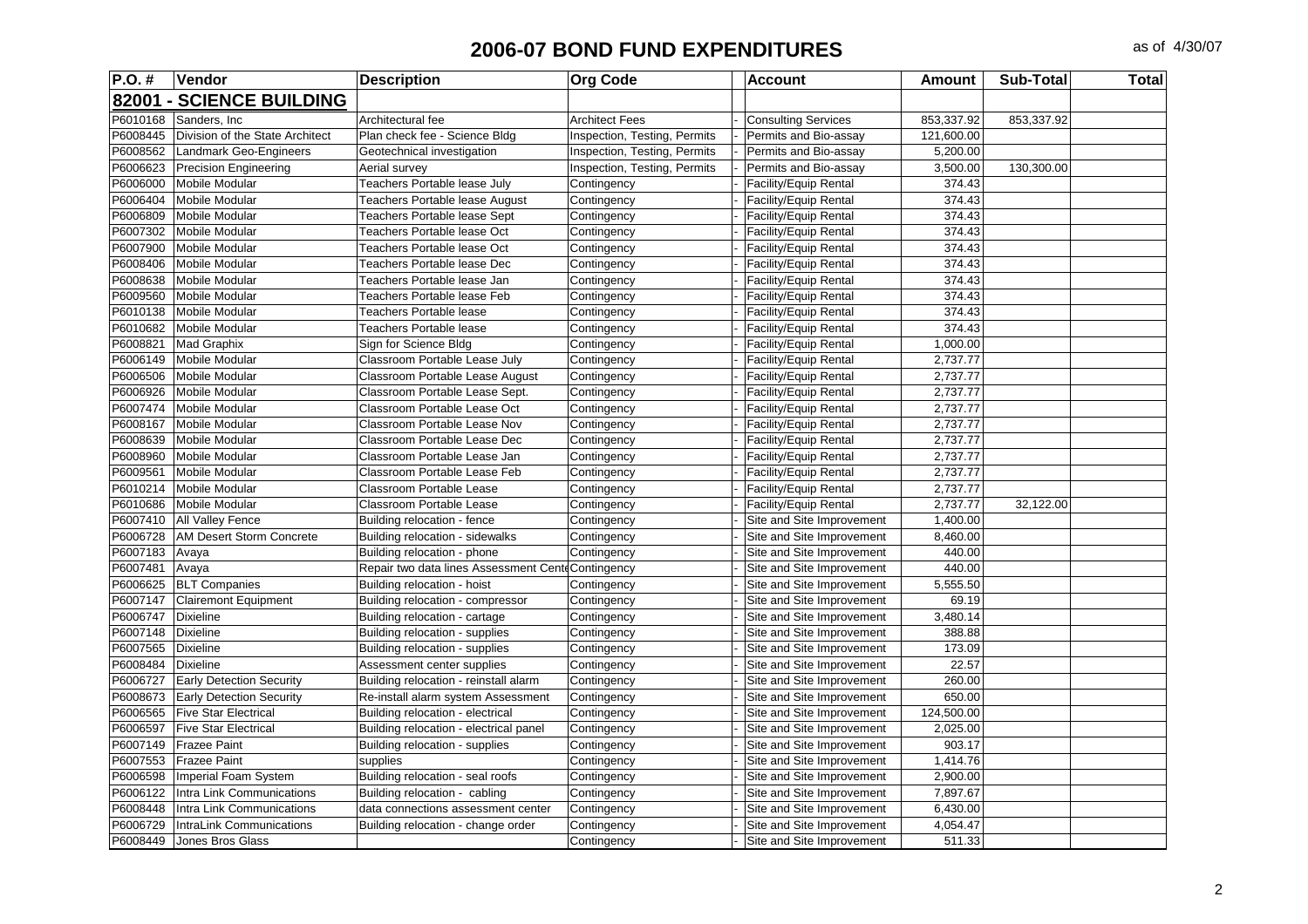| P.O. #   | <b>Vendor</b>               | <b>Description</b>                                  | <b>Org Code</b>          | <b>Account</b>            | <b>Amount</b> | <b>Sub-Total</b> | <b>Total</b> |
|----------|-----------------------------|-----------------------------------------------------|--------------------------|---------------------------|---------------|------------------|--------------|
| P6006599 | JS Floor Covering           | Building relocation - carpet Math lab               | Contingency              | Site and Site Improvement | 1,600.00      |                  |              |
| P6007413 | <b>JS Flooring</b>          | Building relocation - carpet Assessment Contingency |                          | Site and Site Improvement | 5,736.40      |                  |              |
| P6006898 | Labor Ready                 | Building relocation - temporary labor               | Contingency              | Site and Site Improvement | 1,110.56      |                  |              |
| P6007006 | Labor Ready                 | Building relocation - temp labor                    | Contingency              | Site and Site Improvement | 1,817.28      |                  |              |
| P6007409 | Labor Ready                 | Building relocation - temp labor                    | Contingency              | Site and Site Improvement | 1,009.60      |                  |              |
| P6006445 | Lowes                       | Building relocation - supplies                      | Contingency              | Site and Site Improvement | 94.95         |                  |              |
| P6006600 | Lowes                       | Building relocation - supplies                      | Contingency              | Site and Site Improvement | 77.17         |                  |              |
| P6006601 | Lowes                       | Building relocation - supplies                      | Contingency              | Site and Site Improvement | 457.12        |                  |              |
| P6007072 | Lowes                       | supplies                                            | Contingency              | Site and Site Improvement | 631.89        |                  |              |
| P6007143 | Lowes                       | Building relocation - supplies                      | Contingency              | Site and Site Improvement | 1,084.66      |                  |              |
| P6007150 | Lowes                       | Building relocation - supplies                      | Contingency              | Site and Site Improvement | 529.18        |                  |              |
| P6007414 | Lowes                       | Building relocation - supplies                      | Contingency              | Site and Site Improvement | 144.37        |                  |              |
| P6009078 | Lowes                       | Supplies for softball field                         | Contingency              | Site and Site Improvement | 24.85         |                  |              |
| P6007545 | Lowes                       | Building relocation - supplies                      | Contingency              | Site and Site Improvement | 102.46        |                  |              |
| P6006123 | <b>Meadows Construction</b> | Building relocation - move bldgs                    | Contingency              | Site and Site Improvement | 61,800.00     |                  |              |
| P6006603 | <b>OneSource Dist</b>       | Building relocation - supplies                      | Contingency              | Site and Site Improvement | 676.20        |                  |              |
| P6006611 | <b>OneSource Dist</b>       | Building relocation - fiber cable                   | Contingency              | Site and Site Improvement | 17,952.51     |                  |              |
| P6006949 | <b>OneSource Dist</b>       | <b>Building Relocation - supplies</b>               | Contingency              | Site and Site Improvement | 632.73        |                  |              |
| P6006951 | <b>OneSource Dist</b>       | Building relocation - supplies                      | Contingency              | Site and Site Improvement | 335.03        |                  |              |
| P6008486 | <b>OneSource Dist</b>       | Assessment center supplies                          | Contingency              | Site and Site Improvement | 69.96         |                  |              |
| P6006617 | Pioneer Van & Storage       | Building relocation - storage                       | Contingency              | Site and Site Improvement | 750.00        |                  |              |
| P6006950 | Pioneer Van & Storage       | Building relocation - storage Sept.                 | Contingency              | Site and Site Improvement | 375.00        |                  |              |
| P6006604 | <b>Pyramid Construction</b> | Building relocation - pad                           | Contingency              | Site and Site Improvement | 18,370.00     |                  |              |
| P6006759 | Quick Deck                  | Building relocation - ramp rental                   | Contingency              | Site and Site Improvement | 2,911.68      |                  |              |
| P6006855 | Quick Deck                  | Building relocation - ramp rental                   | Contingency              | Site and Site Improvement | 462.24        |                  |              |
| P6007412 | <b>Quick Deck</b>           | Building relocation - ramp rental Oct               | Contingency              | Site and Site Improvement | 462.24        |                  |              |
| P6007547 | <b>Quick Deck</b>           | Building relocation - ramp rental Nov               | Contingency              | Site and Site Improvement | 462.24        |                  |              |
| P6008483 | Quick Deck                  | Ramp rental Dec 06 2000,2500 bldg                   | Contingency              | Site and Site Improvement | 462.24        |                  |              |
| P6008674 | Quick Deck                  | Ramp rental Jan 07 2000,2500 bldg                   | Contingency              | Site and Site Improvement | 462.24        |                  |              |
| P6009723 | Quick-Deck                  | Ramp rental                                         | Contingency              | Site and Site Improvement | 462.24        |                  |              |
| P6010456 | Quick-Deck                  | Ramp rental                                         | Contingency              | Site and Site Improvement | 477.24        |                  |              |
| P6007544 | <b>Sherwin Williams</b>     | Building relocation - supplies                      | Contingency              | Site and Site Improvement | 68.49         |                  |              |
| P6006619 | Superior Ready Mix Concrete | Building relocation - concrete                      | Contingency              | Site and Site Improvement | 479.71        |                  |              |
| P6006624 | Valley Ace Hardware         | Building relocation - supplies                      | Contingency              | Site and Site Improvement | 300.29        |                  |              |
| P6007575 | Valley Ace Hardware         | Building relocation - supplies                      | Contingency              | Site and Site Improvement | 338.95        |                  |              |
| P6009093 | Valley Ace Hardware         | Supplies for softball field                         | Contingency              | Site and Site Improvement | 30.61         |                  |              |
| P6007152 | Vics Air Conditioning       | Building relocation - ducts                         | Contingency              | Site and Site Improvement | 1,873.94      |                  |              |
| P6006620 | Wymore Inc.                 | Building relocation - cut welds                     | Contingency              | Site and Site Improvement | 1,012.50      | 297,624.54       |              |
| P6006573 | <b>OneSource Dist</b>       | Building relocation - electrical                    | Contingency              | <b>Capital Equipment</b>  | 16,350.56     | 16,350.56        |              |
| P6005861 | <b>US Bank</b>              | LRB pymnt due 8/1/06                                | Contingency              | Debt Pymt LRB & COPs      | 98,638.76     |                  |              |
| P6006731 | <b>US Bank</b>              | LRB admin fees 8/1/06 - 7/31/07                     | Contingency              | Debt Pymt LRB & COPs      | 676.50        |                  |              |
| P6008705 | <b>US Bank</b>              | LRB pymt due 2/1/07                                 | Contingency              | Debt Pymt LRB & COPs      | 21,829.57     |                  |              |
| P6005863 | <b>Wells Fargo</b>          | COP Admin charge                                    | Contingency              | Debt Pymt LRB & COPs      | 820.00        |                  |              |
| P6005973 | <b>Wells Fargo</b>          | COP payment 7/1/06                                  | Contingency              | Debt Pymt LRB & COPs      | 139,129.52    |                  |              |
| P6008719 | <b>Wells Fargo</b>          | COP payment 2/1/07                                  | Contingency              | Debt Pymt LRB & COPs      | 21,917.40     | 283,011.75       |              |
| P6006375 | SchoolOutletcom             | desks, chairs                                       | Furnishing and Equipment | Equipment                 | 12,559.78     |                  |              |
| P6007163 | <b>VWR Scientific</b>       | Chemical storage cabinets                           | Furnishing and Equipment | Equipment                 | 29,890.02     | 42,449.80        |              |
|          |                             |                                                     |                          |                           |               |                  |              |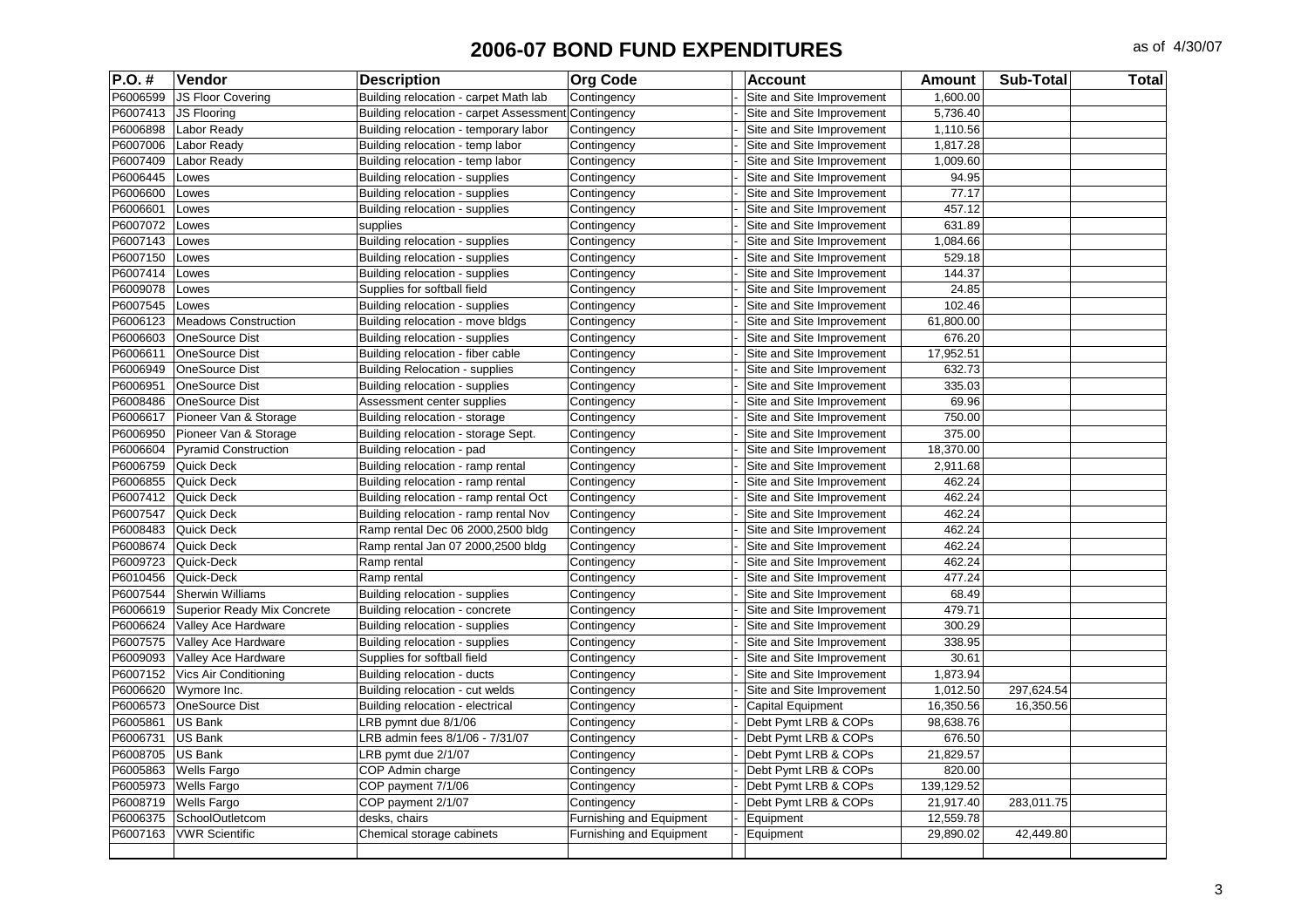| IP.O. #  | <b>Vendor</b>                               | <b>Description</b>               | <b>Org Code</b> | <b>Account</b>             | Amount            | Sub-Total  | Totall       |
|----------|---------------------------------------------|----------------------------------|-----------------|----------------------------|-------------------|------------|--------------|
|          | 82002 - SCIENCE BUILDING- Parking Lot Share |                                  |                 |                            |                   |            |              |
| P6006411 | <b>IV Press</b>                             | Parking lot - legal ad           | Contingency     | <b>Advertising Expense</b> | 347.40            | 347.40     |              |
| P6010288 | <b>IV Press</b>                             | Parking lot II - legal ad        | Contingency     | <b>Advertising Expense</b> | 393.72            |            |              |
| P6007524 | <b>Granite Const</b>                        | Sports field relocation - pymt 1 | Contingency     | Site and Site Improvement  | 35,672.39         |            |              |
| P6008257 | <b>Granite Construction</b>                 | Sports field relocation - pymt 2 | Contingency     | Site and Site Improvement  | 82,621.95         |            |              |
| P6008720 | Granite Construction                        | Sports field relocation - pymt 3 | Contingency     | Site and Site Improvement  | 20,611.08         |            |              |
| P6008858 | <b>Granite Construction</b>                 | Sports field relocation - pymt 4 | Contingency     | Site and Site Improvement  | 116.677.04        |            |              |
| P6009399 | Granite Construction                        | Sports field relocation - pymt 5 | Contingency     | Site and Site Improvement  | 11,239.46         |            |              |
| P6009992 | Granite Construction                        | Sports field relocation - pymt 6 | Contingency     | Site and Site Improvement  | 29,646.88         | 296,862.52 |              |
|          |                                             |                                  |                 |                            | <b>Fund Total</b> |            | 1,952,406.49 |
|          |                                             |                                  |                 |                            |                   |            |              |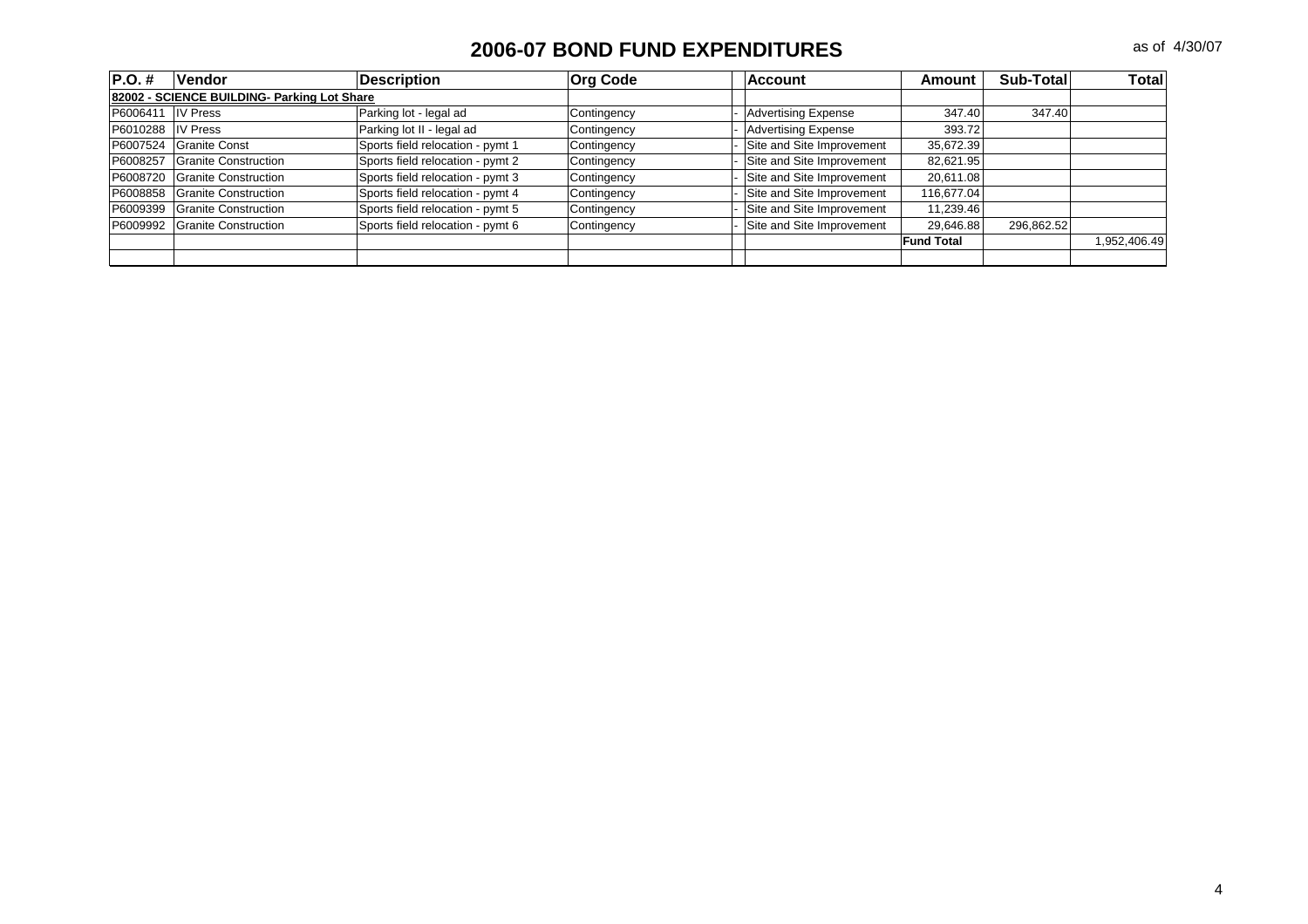| $P.O.$ # | Vendor                                      | <b>Description</b>                    | <b>Org Code</b>              | <b>Account</b>            | <b>Amount</b>     | <b>Sub-Total</b> | <b>Total</b> |
|----------|---------------------------------------------|---------------------------------------|------------------------------|---------------------------|-------------------|------------------|--------------|
|          | 83001 - TECHNOLOGY BUILDING                 |                                       |                              |                           |                   |                  |              |
| P6008562 | Landmark Geo-Engineers                      | Geotechnical investigation            | Inspection, Testing, Permits | Permits and Bio-assay     | 5,199.99          |                  |              |
| P6006623 | <b>Precision Engineering</b>                | Aerial survey                         | Inspection, Testing, Permits | Permits and Bio-assay     | 3,500.00          | 8,699.99         |              |
| P6006000 | Mobile Modular                              | Teachers Portable lease July          | Contingency                  | Facility/Equip Rental     | 374.43            |                  |              |
| P6006149 | Mobile Modular                              | Classroom Portable Lease July         | Contingency                  | Facility/Equip Rental     | 1,240.03          |                  |              |
| P6006404 | <b>Mobile Modular</b>                       | <b>Teachers Portable lease August</b> | Contingency                  | Facility/Equip Rental     | 374.43            |                  |              |
| P6006506 | <b>Mobile Modular</b>                       | Classroom Portable Lease August       | Contingency                  | Facility/Equip Rental     | 1,240.03          |                  |              |
| P6006809 | <b>Mobile Modular</b>                       | Teachers Portable lease Sept          | Contingency                  | Facility/Equip Rental     | 374.43            |                  |              |
| P6006926 | <b>Mobile Modular</b>                       | Classroom Portable Lease Sept.        | Contingency                  | Facility/Equip Rental     | 1,240.03          |                  |              |
| P6007302 | <b>Mobile Modular</b>                       | Teachers Portable lease Oct           | Contingency                  | Facility/Equip Rental     | 374.43            |                  |              |
| P6007474 | <b>Mobile Modular</b>                       | Classroom Portable Lease Oct          | Contingency                  | Facility/Equip Rental     | 1,240.03          |                  |              |
| P6007900 | <b>Mobile Modular</b>                       | Teachers Portable lease Oct           | Contingency                  | Facility/Equip Rental     | 374.43            |                  |              |
| P6008167 | <b>Mobile Modular</b>                       | Classroom Portable Lease Nov          | Contingency                  | Facility/Equip Rental     | 1,240.03          |                  |              |
| P6008406 | <b>Mobile Modular</b>                       | Teachers Portable lease Dec           | Contingency                  | Facility/Equip Rental     | 374.43            |                  |              |
| P6008638 | Mobile Modular                              | Teachers Portable lease Jan           | Contingency                  | Facility/Equip Rental     | 374.43            |                  |              |
| P6008639 | <b>Mobile Modular</b>                       | Classroom Portable Lease Dec          | Contingency                  | Facility/Equip Rental     | 1,240.03          |                  |              |
| P6008960 | <b>Mobile Modular</b>                       | Classroom Portable Lease Jan          | Contingency                  | Facility/Equip Rental     | 1,240.03          |                  |              |
| P6009560 | Mobile Modular                              | Teachers Portable lease Feb           | Contingency                  | Facility/Equip Rental     | 374.43            |                  |              |
| P6009561 | <b>Mobile Modular</b>                       | Classroom Portable Lease Feb          | Contingency                  | Facility/Equip Rental     | 1,240.03          |                  |              |
| P6010138 | <b>Mobile Modular</b>                       | Teachers Portable lease               | Contingency                  | Facility/Equip Rental     | 374.43            |                  |              |
| P6010214 | <b>Mobile Modular</b>                       | Classroom Portable Lease              | Contingency                  | Facility/Equip Rental     | 1,240.03          |                  |              |
| P6010682 | Mobile Modular                              | Teachers Portable lease               | Contingency                  | Facility/Equip Rental     | 374.43            |                  |              |
| P6010686 | <b>Mobile Modular</b>                       | Classroom Portable Lease              | Contingency                  | Facility/Equip Rental     | 1,240.03          | 16,144.60        |              |
| P6005861 | <b>US Bank</b>                              | LRB pymnt due 8/1/06                  | Contingency                  | Debt Pymt LRB & COPs      | 74,580.52         |                  |              |
| P6006731 | <b>US Bank</b>                              | LRB admin fees 8/1/06 - 7/31/07       | Contingency                  | Debt Pymt LRB & COPs      | 511.50            |                  |              |
| P6008705 | <b>US Bank</b>                              | LRB pymt due 2/1/07                   | Contingency                  | Debt Pymt LRB & COPs      | 14,993.10         |                  |              |
| P6005863 | <b>Wells Fargo</b>                          | COP Admin charge                      | Contingency                  | Debt Pymt LRB & COPs      | 620.00            |                  |              |
| P6005973 | <b>Wells Fargo</b>                          | COP payment 7/1/06                    | Contingency                  | Debt Pymt LRB & COPs      | 104,991.39        |                  |              |
| P6008719 | <b>Wells Fargo</b>                          | COP payment 2/1/07                    | Contingency                  | Debt Pymt LRB & COPs      | 16,571.69         | 212,268.20       |              |
|          |                                             |                                       |                              |                           |                   |                  |              |
|          | 83002 - Technology Bldg - Parking Lot share |                                       |                              |                           |                   |                  |              |
| P6006411 | <b>IV Press</b>                             | Parking lot - legal ad                | Contingency                  | Advertising expense       | 347.40            | 347.40           |              |
| P6010288 | <b>IV Press</b>                             | Parking lot II - legal ad             | Contingency                  | Advertising expense       | 393.72            |                  |              |
| P6007524 | <b>Granite Const</b>                        | Sports field relocation - pymt 1      | Contingency                  | Site and Site Improvement | 35,672.39         |                  |              |
| P6008257 | <b>Granite Construction</b>                 | Sports field relocation - pymt 2      | Contingency                  | Site and Site Improvement | 82,621.95         |                  |              |
| P6008720 | <b>Granite Construction</b>                 | Sports field relocation - pymt 3      | Contingency                  | Site and Site Improvement | 20,611.08         |                  |              |
| P6008858 | <b>Granite Construction</b>                 | Sports field relocation - pymt 4      | Contingency                  | Site and Site Improvement | 116,677.04        |                  |              |
| P6009399 | <b>Granite Construction</b>                 | Sports field relocation - pymt 5      | Contingency                  | Site and Site Improvement | 11,239.46         |                  |              |
| P6009992 | <b>Granite Construction</b>                 | Sports field relocation - pymt 6      | Contingency                  | Site and Site Improvement | 29,646.88         | 296,862.52       |              |
|          |                                             |                                       |                              |                           | <b>Fund Total</b> |                  | 534,322.71   |
|          |                                             |                                       |                              |                           |                   |                  |              |